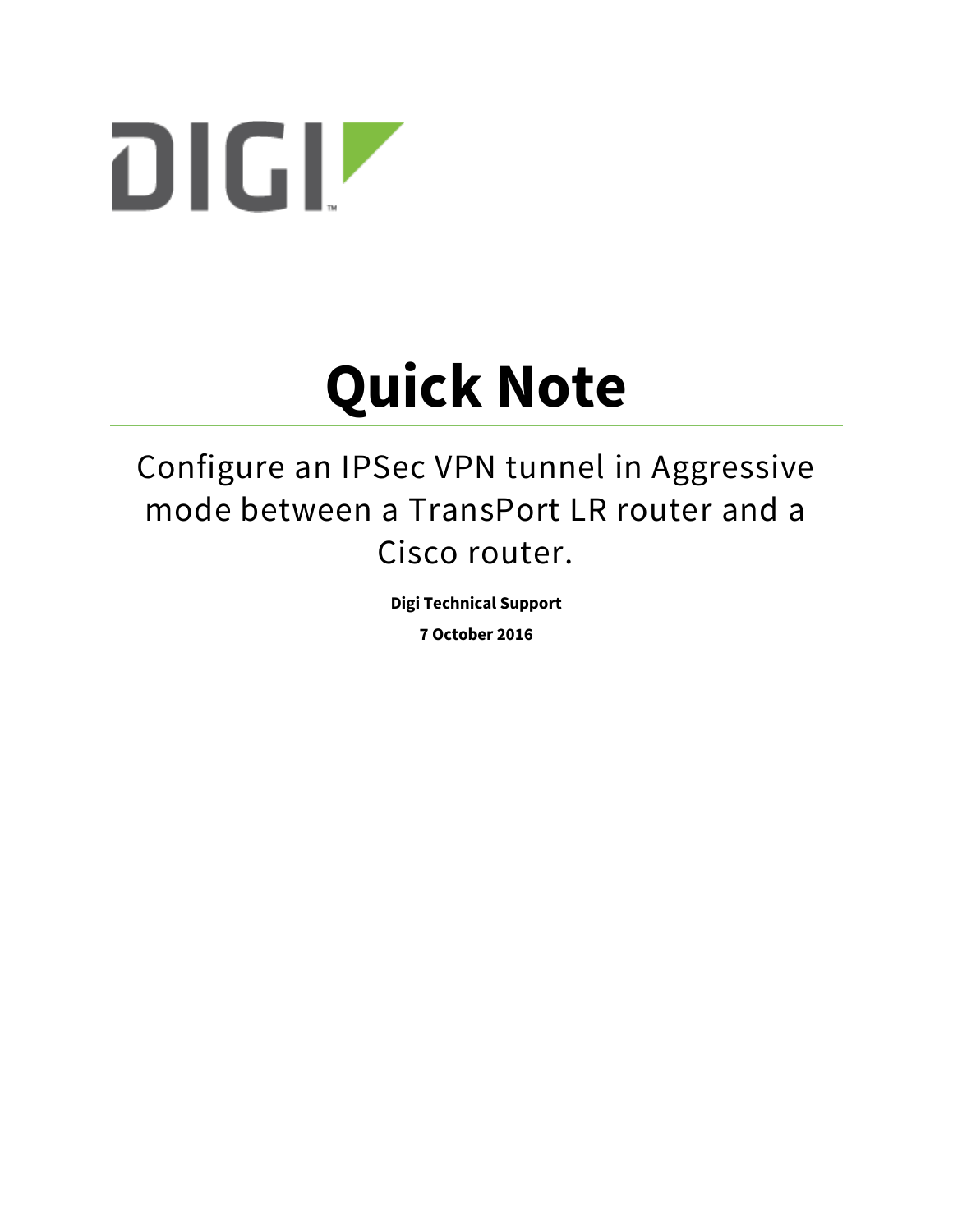# **Contents**

| $\mathbf{1}$   |       |  |  |  |  |
|----------------|-------|--|--|--|--|
|                | 1.1   |  |  |  |  |
|                | 1.2   |  |  |  |  |
|                | 1.3   |  |  |  |  |
| $\overline{2}$ |       |  |  |  |  |
| 3              |       |  |  |  |  |
|                | 3.1   |  |  |  |  |
|                | 3.1.1 |  |  |  |  |
|                | 3.1.2 |  |  |  |  |
|                | 3.1.3 |  |  |  |  |
|                | 3.2   |  |  |  |  |
|                | 3.2.1 |  |  |  |  |
|                | 3.2.2 |  |  |  |  |
|                | 3.2.3 |  |  |  |  |
|                | 3.2.4 |  |  |  |  |
|                | 3.2.5 |  |  |  |  |
|                | 3.2.6 |  |  |  |  |
|                | 3.2.7 |  |  |  |  |
| $\overline{4}$ |       |  |  |  |  |
|                | 4.1   |  |  |  |  |
|                | 4.2   |  |  |  |  |
|                | 4.2.1 |  |  |  |  |
|                | 4.2.2 |  |  |  |  |
|                | 4.3   |  |  |  |  |
|                | 4.4   |  |  |  |  |
| 5              |       |  |  |  |  |
| 6              |       |  |  |  |  |
|                | 6.1   |  |  |  |  |
|                | 6.2   |  |  |  |  |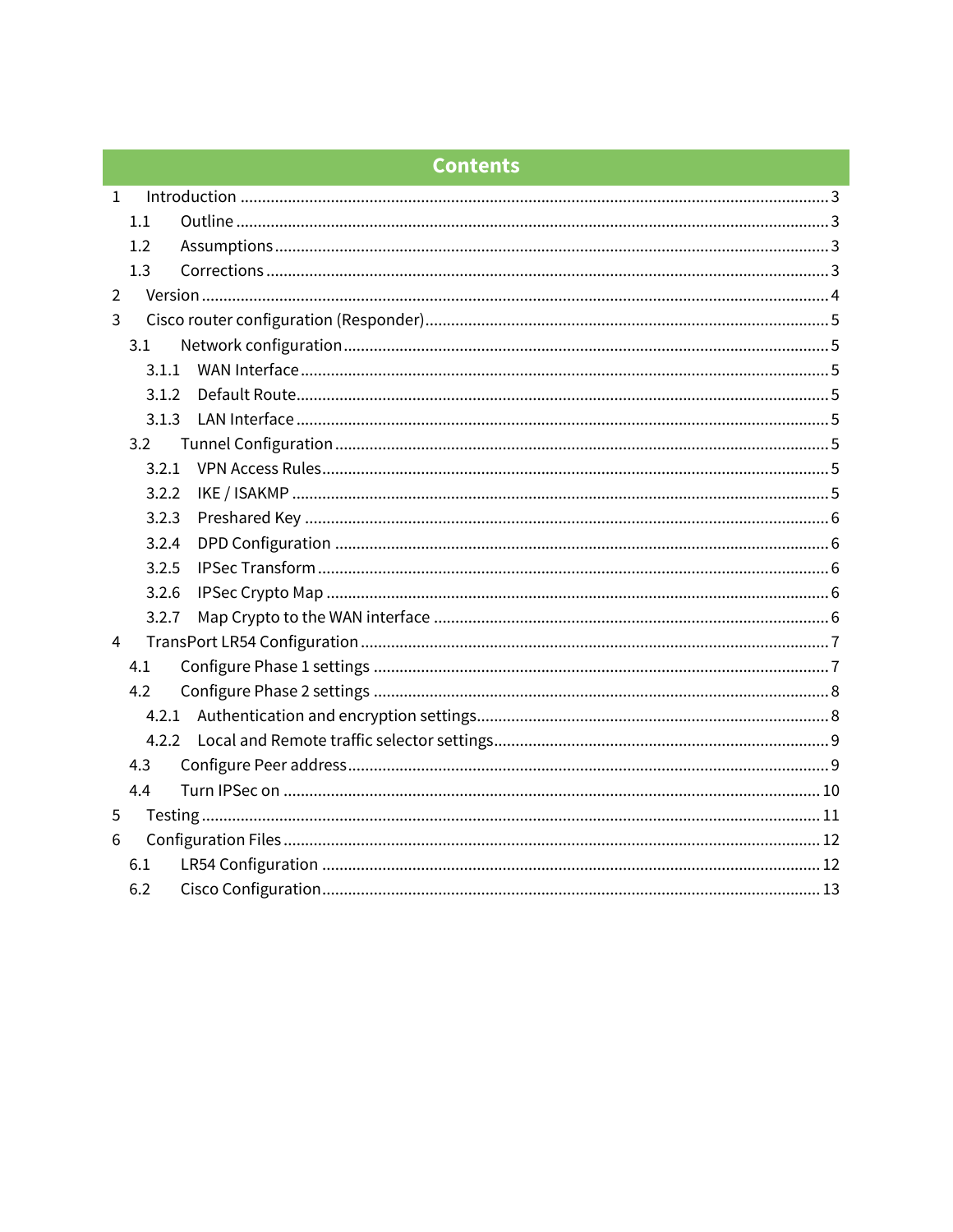# <span id="page-2-0"></span>**1 INTRODUCTION**

#### <span id="page-2-1"></span>**1.1 Outline**

This document will describe how to configure an IPSec VPN tunnel between a TransPort LR54 as the Initiator and a Cisco router as the Responder. The document will assume that WAN connectivity is configured and available on both units.



#### <span id="page-2-2"></span>**1.2 Assumptions**

This guide has been written for use by technically competent personnel with a good understanding of the communications technologies used in the product and of the requirements for their specific application. It also assumes a basic ability to access and navigate a Digi TransPort router and configure it with basic routing functions This application note applies to:

**Model:** DIGI TransPort LR54 and Cisco Router **Firmware versions: LR54:** 1.1.0.6 and later **Cisco:** 15.1(4)M1

**Configuration:** This document assumes that the devices are set to their factory default configurations. Most configuration commands are shown only if they differ from the factory default.

**Please note:** This application note has been specifically rewritten for the specified firmware versions and later but will work on earlier versions of firmware. Please contact [tech.support@digi.com](mailto:tech.support@digi.com) if your require assistance in upgrading the firmware of the TransPort.

# <span id="page-2-3"></span>**1.3 Corrections**

Requests for corrections or amendments to this application note are welcome and should be addressed to: [tech.support@digi.com](mailto:tech.support@digi.com) Requests for new application notes can be sent to the same address.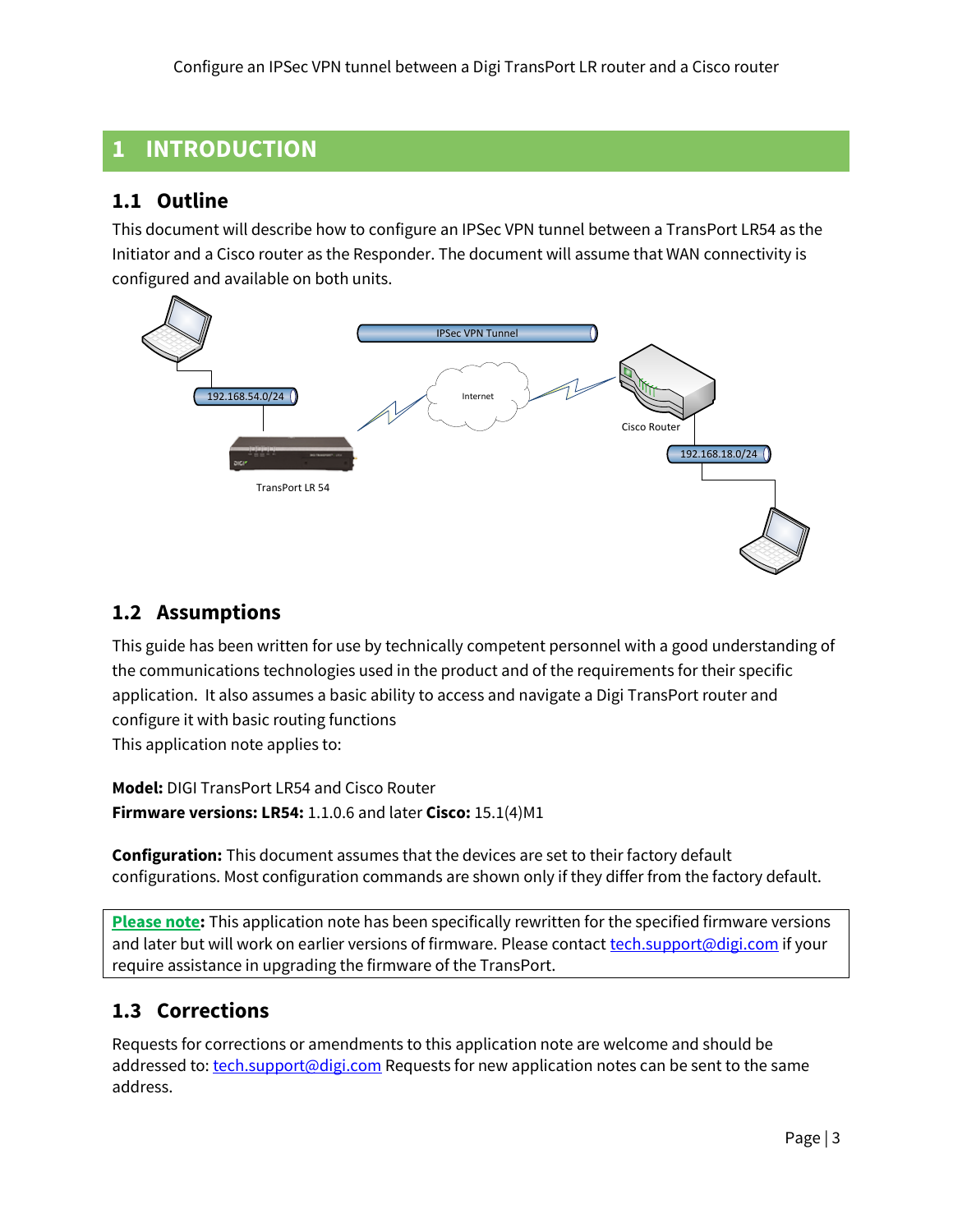# <span id="page-3-0"></span>**2 VERSION**

| <b>Version Number</b> | 'Status   |  |
|-----------------------|-----------|--|
| 1 ∩                   | published |  |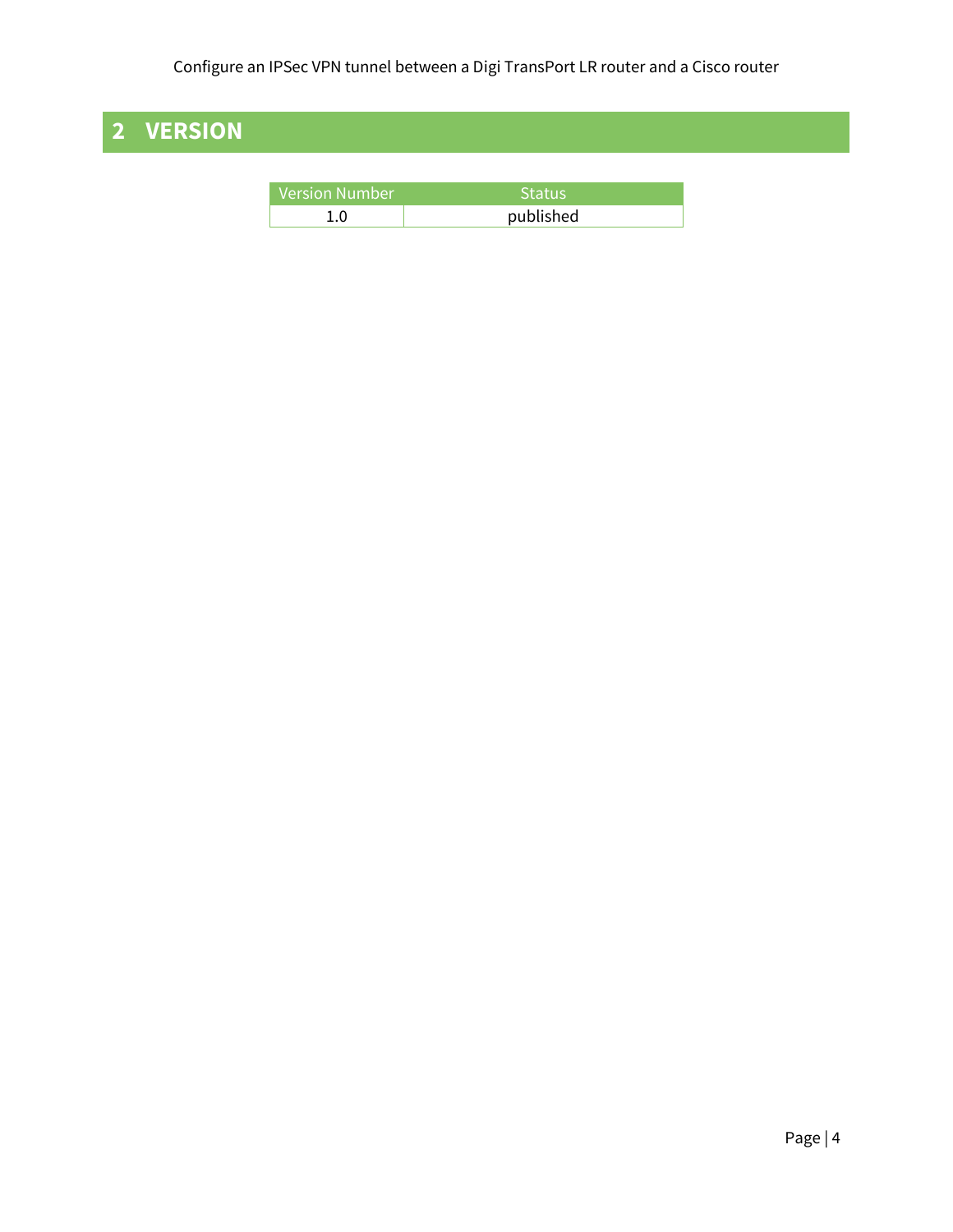# <span id="page-4-0"></span>**3 CISCO ROUTER CONFIGURATION (RESPONDER)**

#### <span id="page-4-1"></span>**3.1 Network configuration**

#### <span id="page-4-2"></span>**3.1.1 WAN Interface**

The WAN interface in this instance is an Ethernet connection with a fixed public address. This address will be used by the TransPort to build the VPN

```
interface FastEthernet0/1
ip address 12.34.56.789 255.255.255.248
no shutdown
```
#### <span id="page-4-3"></span>**3.1.2 Default Route**

This tells the Cisco Router where to find the next hope router in this case a cable modem with a fixed IP.

```
ip route 0.0.0.0 0.0.0.0 12.34.56.788
```
#### **3.1.3 LAN Interface**

This is the network that will be secured by the IPSec VPN

```
interface FastEthernet0/0
ip address 192.168.18.1 255.255.255.0
no shutdown
```
# <span id="page-4-5"></span>**3.2 Tunnel Configuration**

#### <span id="page-4-6"></span>**3.2.1 VPN Access Rules**

This access rule is used by the Cisco router to match interesting traffic to be passed onto the VPN from the Local network to the remote network

```
ip access-list extended LR54-VPN
permit ip 192.168.18.0 0.0.0.255 192.168.54.0 0.0.0.255
```
#### <span id="page-4-7"></span>**3.2.2 IKE / ISAKMP**

This configures the authentication / encryption and hash method for the IKE session

AES256, SHA1 , group 5, Pre-shared key. The Hash is default so does not show in configuration

```
crypto isakmp policy 1
encr aes 256
authentication pre-share
group 5
```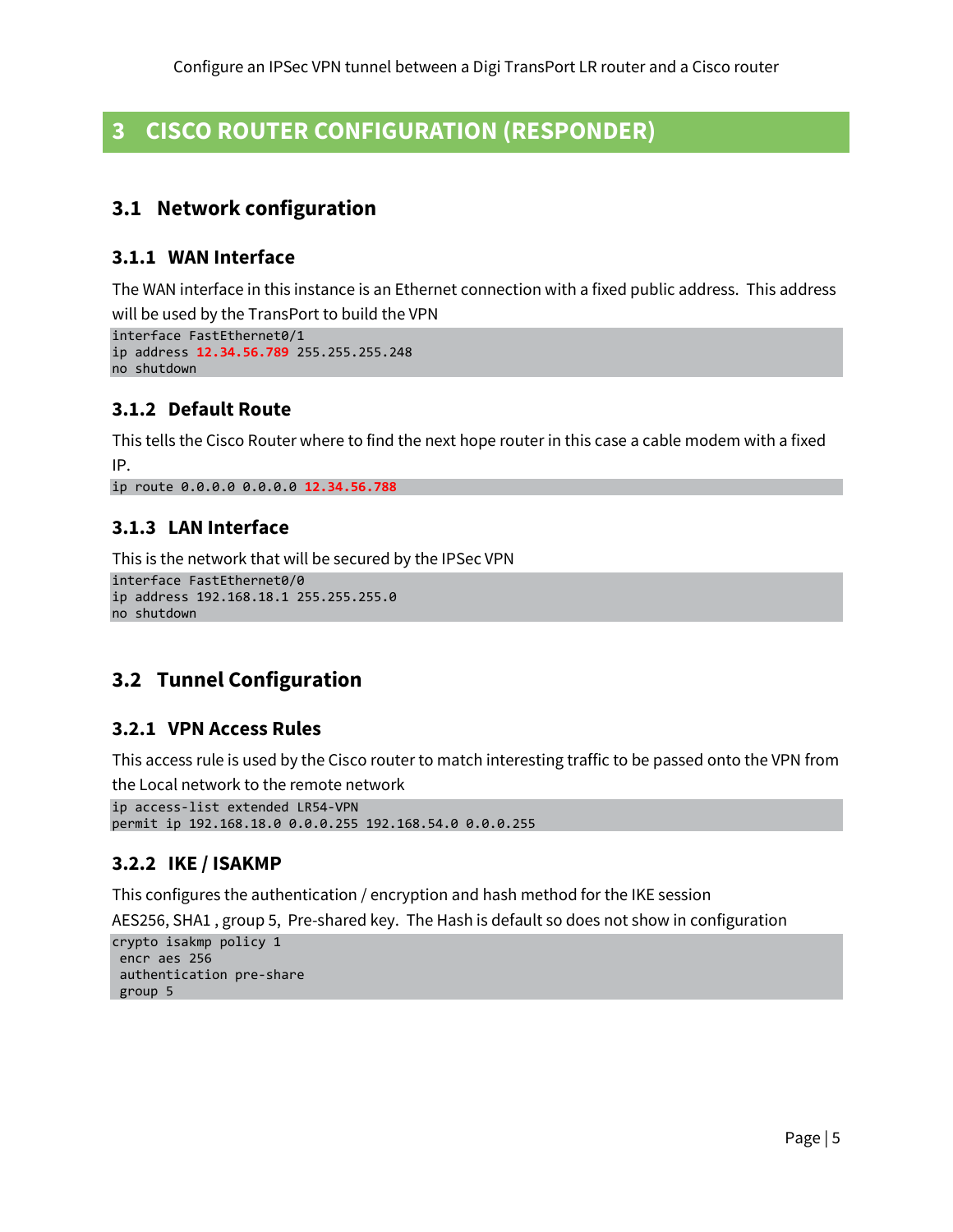#### <span id="page-5-0"></span>**3.2.3 Preshared Key**

This is the password linked to the IKE ID passed during negotiation from the TransPort. The password in this case being "digidigi"

```
crypto isakmp key digidigi hostname LR54.digi.com no-xauth
```
#### **3.2.4 DPD Configuration**

Configure Dead Peer Detection crypto isakmp keepalive 10 3 periodic

#### <span id="page-5-2"></span>**3.2.5 IPSec Transform**

Configure IPSec encryption crypto ipsec transform-set LR54 esp-aes 256 esp-sha-hmac

#### <span id="page-5-3"></span>**3.2.6 IPSec Crypto Map**

Configure the Crypto Map used for this tunnel crypto dynamic-map SDM\_DYNMAP\_1 1 set transform-set LR54 match address LR54-VPN

<span id="page-5-4"></span>crypto map SDM\_CMAP\_1 65535 ipsec-isakmp dynamic SDM\_DYNMAP\_1

#### **3.2.7 Map Crypto to the WAN interface**

Assigned the Crypto Map to the WAN interface interface FastEthernet0/1 crypto map SDM\_CMAP\_1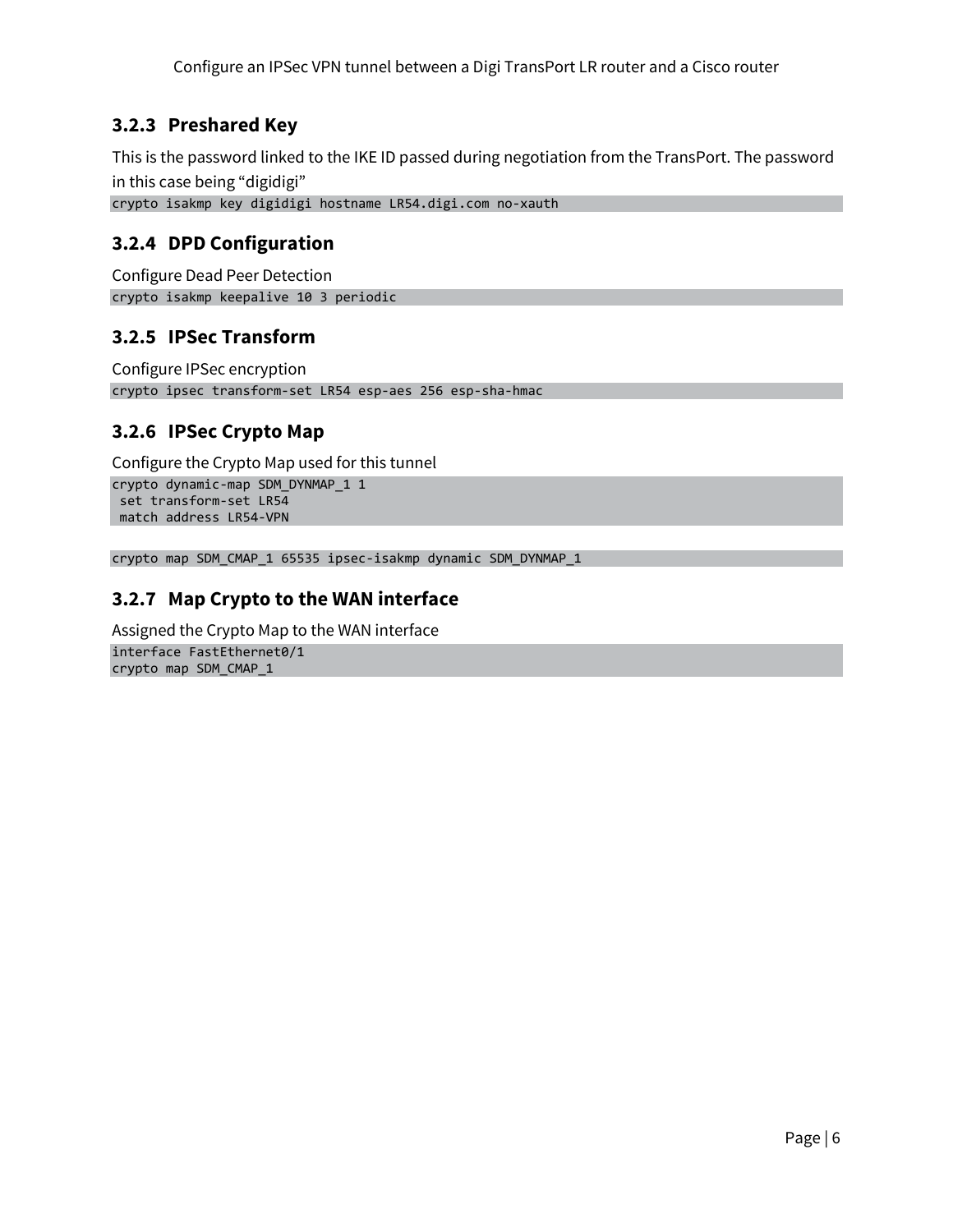# <span id="page-6-0"></span>**4 TRANSPORT LR54 CONFIGURATION**

**Please Note:** At the time of this document, the configuration of the TransPort LR54 is exclusively done via CLI (Command Line Interface)

All the **IKE** and **IPSec** configuration is done within the **ipsec** command.

The following command will show all available options:

<span id="page-6-1"></span>ipsec 1 **<Tab Key>**

#### **4.1 Configure Phase 1 settings**

Configure the IKE Phase 1 settings to match the settings of the Cisco Router.

- IKE version 1
- $\bullet$  SHA 1
- Group 5
- AES 256
- 4800 lifetime
- Aggressive mode

Enter the parameters as follow:

```
digi.router> ipsec 1 ike 1
digi.router> ipsec 1 ike-authentication sha1
digi.router> ipsec 1 ike-diffie-hellman group5
digi.router> ipsec 1 ike-encryption aes256
digi.router> ipsec 1 ike-lifetime 4800
digi.router> ipsec 1 ike-mode aggressive
Type the following to verify the IKE Phase 1 settings:
```
**ipsec 1 ik<Tab Key>** digi.router> ipsec 1 ik

Configures an IPsec tunnel

Syntax: ipsec 1 <parameter> <value>

Available Parameters:

| Parameter                                                                                                  | Current Value                                       | Description                                                                                                                                                                                                                                                |  |
|------------------------------------------------------------------------------------------------------------|-----------------------------------------------------|------------------------------------------------------------------------------------------------------------------------------------------------------------------------------------------------------------------------------------------------------------|--|
| ike<br>ike-authentication<br>ike-diffie-hellman<br>ike-encryption<br>ike-lifetime<br>ike-mode<br>ike-tries | sha1<br>group5<br>aes256<br>4800<br>aggressive<br>3 | IKE version to use for this IPsec tunnel<br>IKE authentication type for IPsec tunnel<br>IKE Diffie-Hellman group for IPsec<br>IKE encryption type<br>Key lifetime in seconds<br>IKEv1 mode to use for this IPsec tunnel<br>Number of attempts to negotiate |  |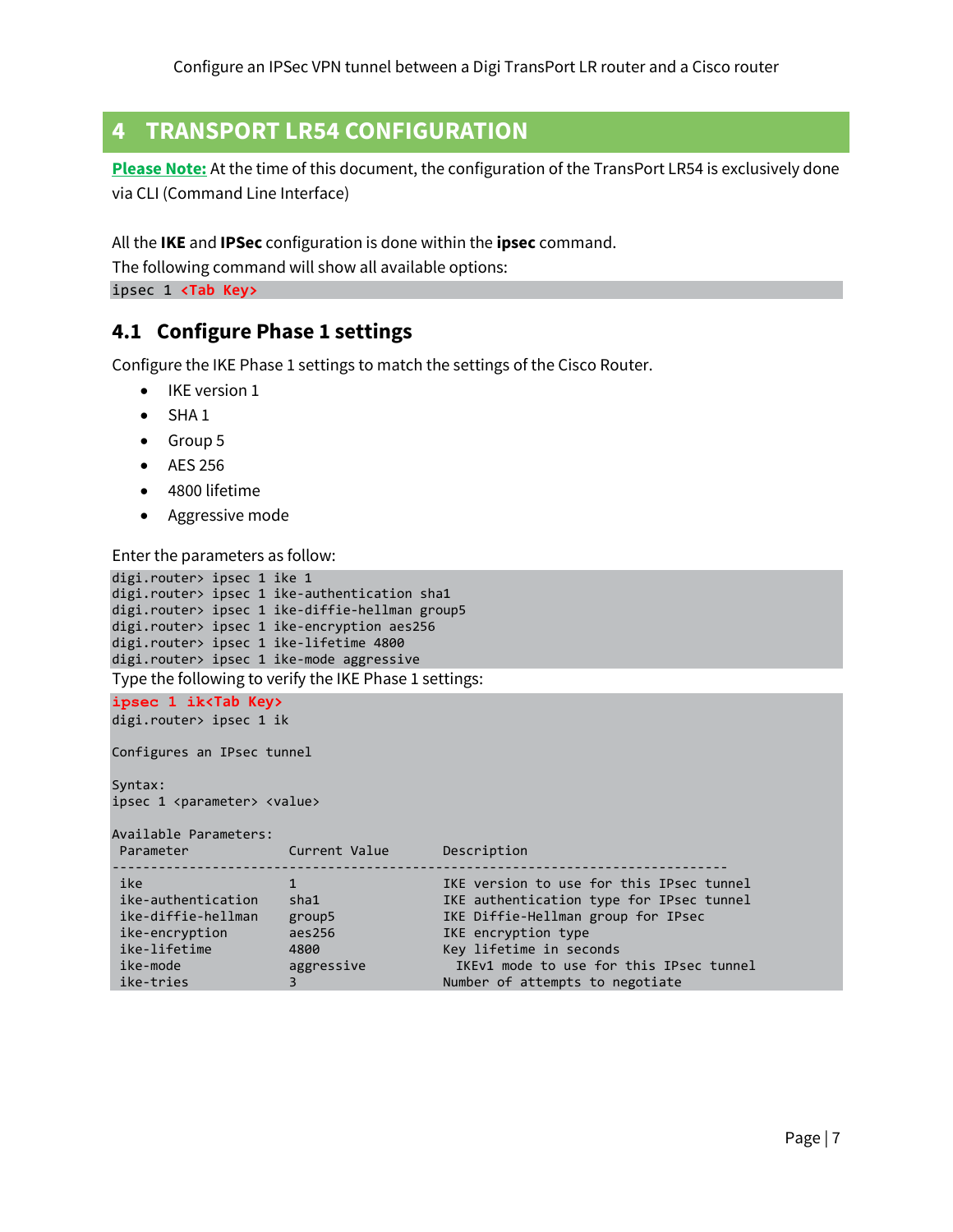# <span id="page-7-0"></span>**4.2 Configure Phase 2 settings**

#### <span id="page-7-1"></span>**4.2.1 Authentication and encryption settings**

Configure the Phase 2 authentication and encryption settings to match the settings of the Cisco Router.

- Pre-shared key
- $\bullet$  SHA 1
- Group 5
- AES 256
- 3600 lifetime
- $\bullet$  psk

Enter the parameters as follow:

```
digi.router> ipsec 1 auth-by psk
digi.router> ipsec 1 esp-authentication sha1
digi.router> ipsec 1 esp-diffie-hellman group5
digi.router> ipsec 1 esp-encryption aes256
digi.router> ipsec 1 lifetime 3600
digi.router> ipsec 1 psk digidigi
Type the following to verify the Phase 2 authentication and encryption settings:
```
digi.router> **ipsec 1 es<Tab Key>**

Configures an IPsec tunnel

Syntax: ipsec 1 <parameter> <value>

| Available Parameters:<br>Parameter | Current Value | Description                              |  |
|------------------------------------|---------------|------------------------------------------|--|
| esp-authentication                 | sha1          | ESP authentication type for IPsec tunnel |  |
| esp-diffie-hellman                 | group5        | ESP Diffie-Hellman group for IPsec       |  |
| esp-encryption                     | aes256        | ESP encryption type for IPsec tunnel     |  |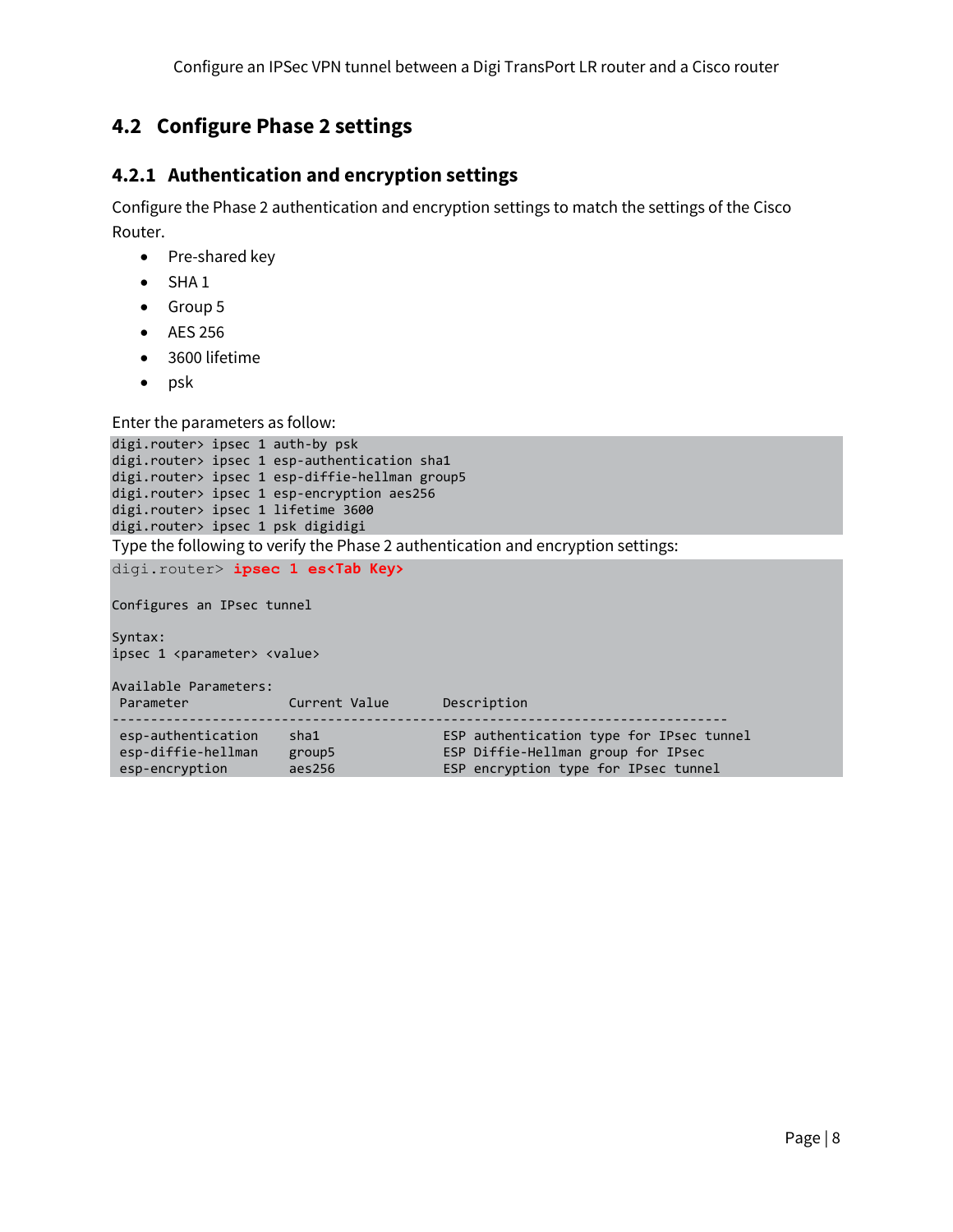#### <span id="page-8-0"></span>**4.2.2 Local and Remote traffic selector settings**

Configure the Phase 2 local and remote traffic selector settings to match the settings of the Cisco Router.

- Local ID : LR54.digi.com
- Remote ID : **12.34.56.789**
- $\bullet$  Local network : 192.168.54.0
- Local mask : 255.255.255.0
- Remote network : 192.168.18.0
- Remote mask : 255.255.255.0

Enter the parameters as follow:

```
digi.router> ipsec 1 local-id LR54.digi.com
digi.router> ipsec 1 remote-id 12.34.56.789
digi.router> ipsec 1 local-mask 255.255.255.0
digi.router> ipsec 1 local-network 192.168.54.0
digi.router> ipsec 1 remote-mask 255.255.255.0
digi.router> ipsec 1 remote-network 192.168.18.0
```
Type the following to verify the Phase 2 local and remote traffic selector settings:

```
digi.router> ipsec 1 loc<Tab Key>
Configures an IPsec tunnel
Syntax:
ipsec 1 <parameter> <value>
Available Parameters:
Parameter Current Value Description
--------------------------------------------------------------------------------
 local-id LR54.digi.com Local ID used for this IPsec tunnel
 local-mask 255.255.255.0 Local network mask for this IPsec tunnel
 local-network 192.168.54.0 Local network for this IPsec tunnel
digi.router> ipsec 1 rem<Tab Key>
Configures an IPsec tunnel
Syntax:
ipsec 1 <parameter> <value>
Available Parameters:
Parameter Current Value Description
--------------------------------------------------------------------------------
 remote-id 12.34.56.789 Remote ID used for this IPsec tunnel
 remote-mask 255.255.255.0 Remote network mask for this tunnel
 remote-network 192.168.18.0 Remote network for this IPsec tunnel
```
#### <span id="page-8-1"></span>**4.3 Configure Peer address**

To configure the Peer address, in this example, the WAN IP address of the Cisco router, do the following:

```
digi.router> ipsec 1 peer x.x.x.x
```
**x.x.x.x** being an IP address reachable via the WAN interface of the LR54.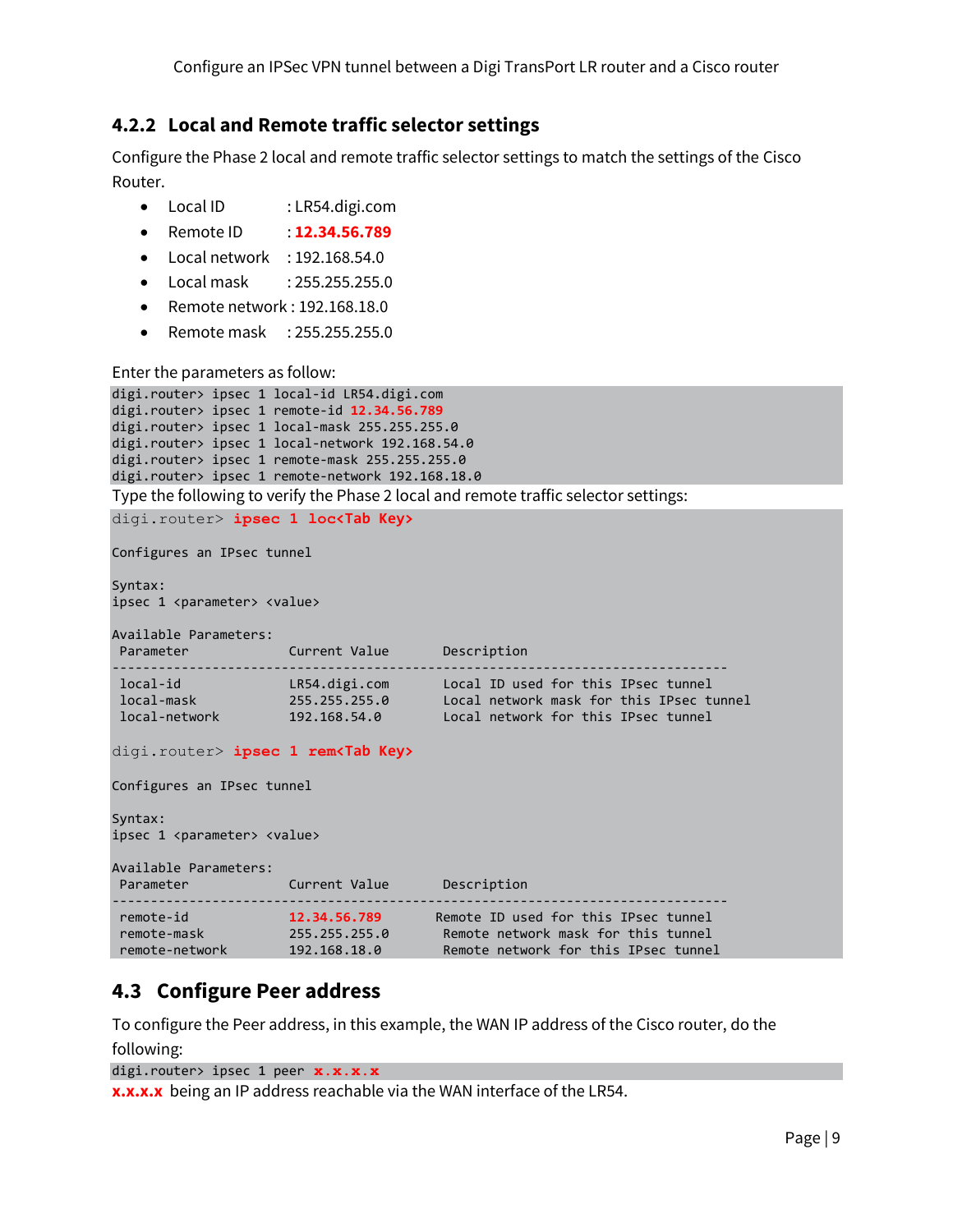#### <span id="page-9-0"></span>**4.4 Turn IPSec on**

To enable the configured IPSec VPN tunnel, do the following:

digi.router> ipsec 1 state on

The configuration is complete and the tunnel should now be built.

To verify if the tunnel is up, do the following:

digi.router> **show ipsec**

|      | # Status Peer |              | ocal            | Remote          | Uptime     |
|------|---------------|--------------|-----------------|-----------------|------------|
| 1 Up |               | 12.34.56.789 | 192.168.54.0/24 | 192.168.18.0/24 | 10 seconds |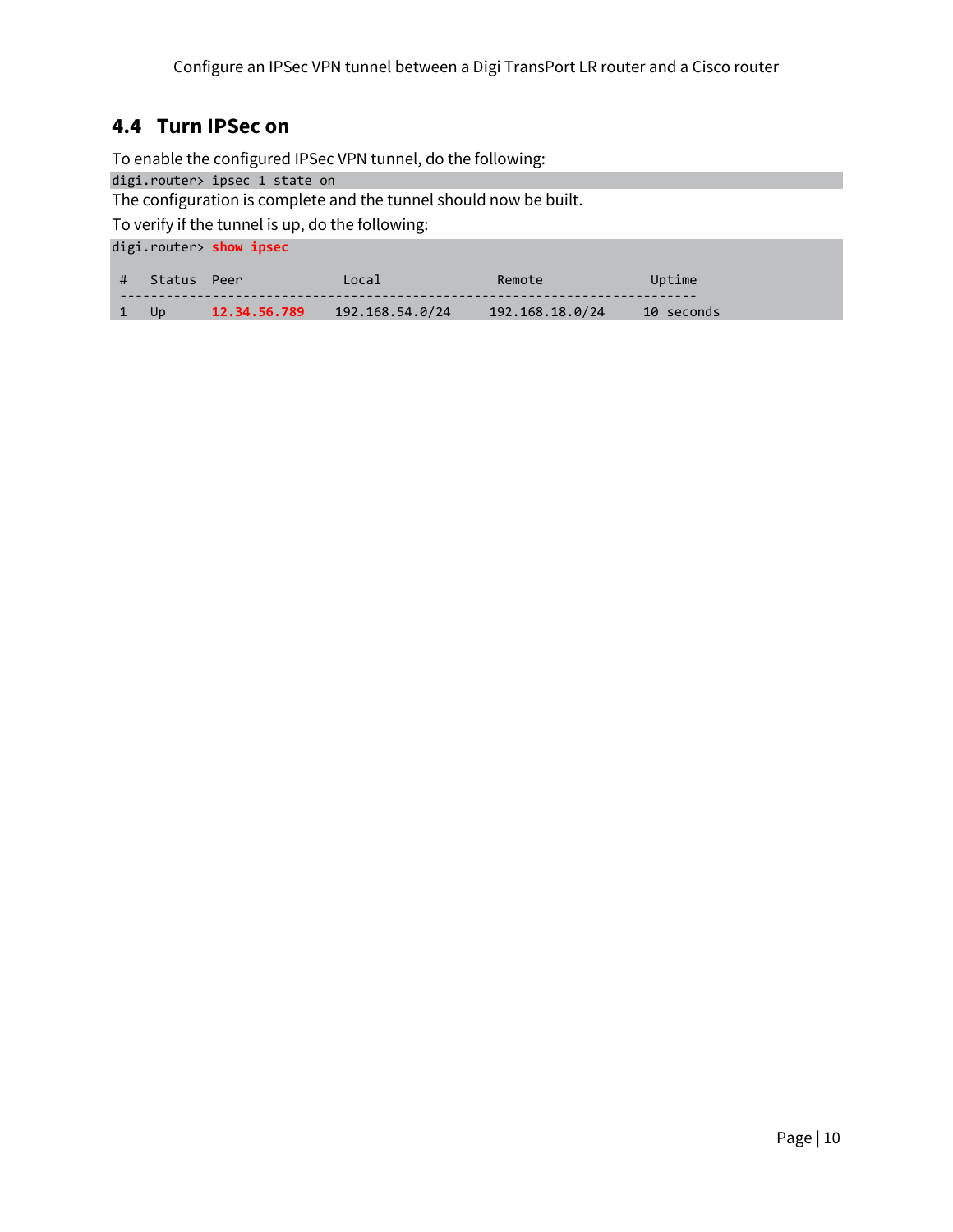# <span id="page-10-0"></span>**5 TESTING**

Verify that data is going through the tunnel by issuing a ping from the Cisco router to the local Ethernet interface of the LR54. From command line issue the ping command with the source address

of the local LAN interface Router#ping 192.168.54.1 source fastEthernet 0/0 Type escape sequence to abort. Sending 5, 100-byte ICMP Echos to 192.168.54.1, timeout is 2 seconds: Packet sent with a source address of 192.168.18.1 !!!!! Success rate is 100 percent (5/5), round-trip min/avg/max = 1/2/4 ms Router# To test the VPN tunnel from the LR54 command line, it is needed to add a firewall rule in order to bypass the MASQUERADE (NAT) rules in place. Add the following rule: firewall -t nat -I POSTROUTING 1 -s 192.168.54.0/24 -d 192.168.18.0/24 -j ACCEPT To check the firewall and view the rule: digi.router> firewall -t nat -L -v Chain PREROUTING (policy ACCEPT 1322 packets, 172K bytes) pkts bytes target prot opt in out source destination Chain INPUT (policy ACCEPT 171 packets, 14562 bytes) pkts bytes target prot opt in out source destination Chain OUTPUT (policy ACCEPT 176 packets, 13440 bytes) pkts bytes target prot opt in out source destination

Chain POSTROUTING (policy ACCEPT 168 packets, 39850 bytes)<br>pkts bytes target prot opt in out source<br>8 600 ACCEPT all -- any any 192 168 54 0/2 pkts bytes target prot opt in out source destination 8 600 ACCEPT all -- any any 192.168.54.0/24 192.168.18.0/24 494 29679 MASQUERADE all -- any eth1 anywhere anywhere 0 0 MASQUERADE all -- any cellular1 anywhere anywhere 0 0 MASQUERADE all -- any cellular1 anywhere anywhere anywhere<br>0 0 MASQUERADE all -- any cellular2 anywhere anywhere

Ping should now be going through:

digi.router> ping 192.168.18.1

PING 192.168.18.1 (192.168.18.1) 56(84) bytes of data. 64 bytes from 192.168.18.1: icmp\_seq=1 ttl=255 time=3.86 ms 64 bytes from 192.168.18.1: icmp\_seq=2 ttl=255 time=0.483 ms 64 bytes from 192.168.18.1: icmp\_seq=3 ttl=255 time=0.492 ms 64 bytes from 192.168.18.1: icmp\_seq=4 ttl=255 time=0.522 ms 64 bytes from 192.168.18.1: icmp\_seq=5 ttl=255 time=0.518 ms

--- 192.168.18.1 ping statistics --- 5 packets transmitted, 5 received, 0% packet loss, time 4006ms rtt min/avg/max/mdev = 0.483/1.176/3.865/1.344 ms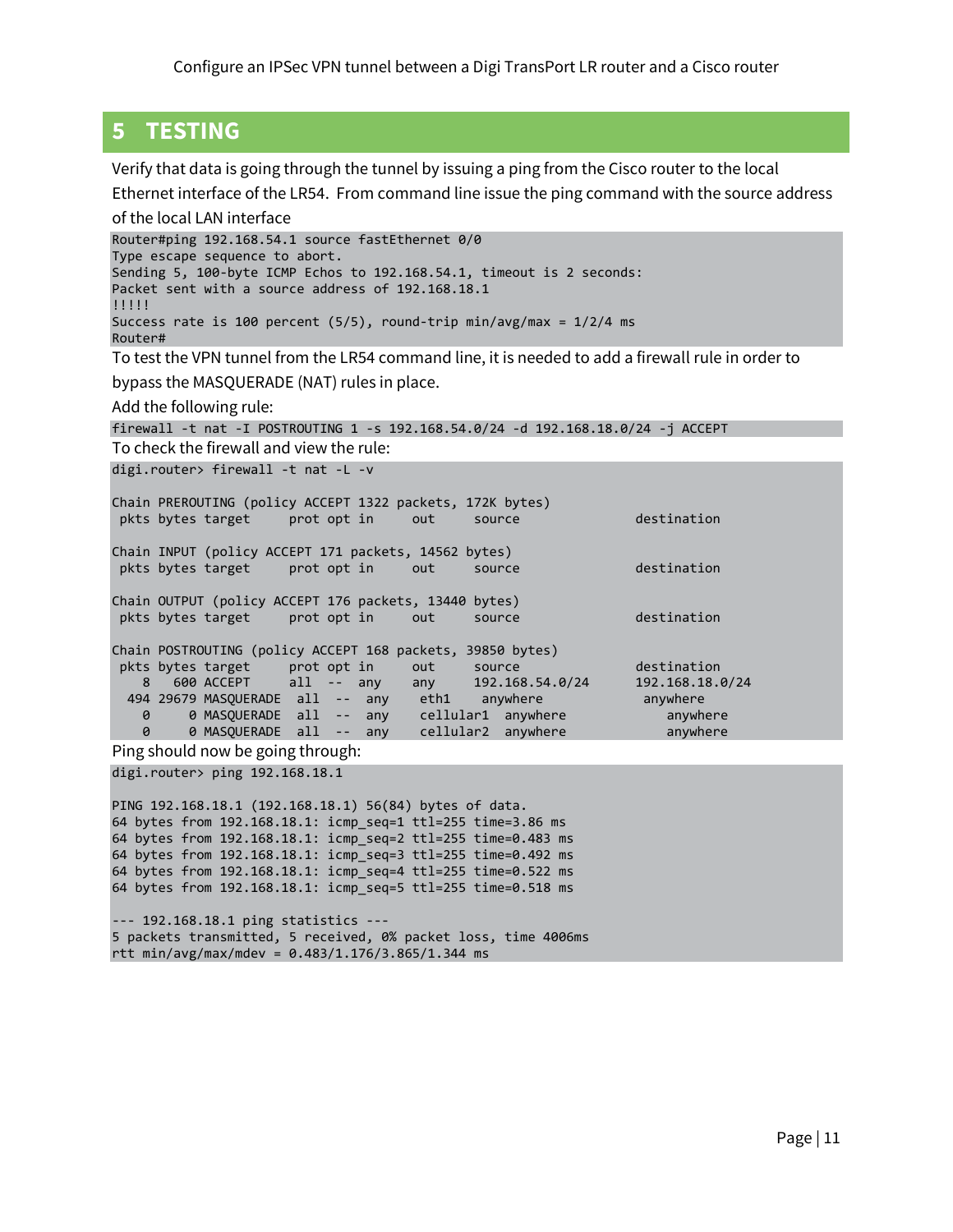# <span id="page-11-0"></span>**6 CONFIGURATION FILES**

#### <span id="page-11-1"></span>**6.1 LR54 Configuration**

```
system 1 timeout 3600
lan 1 description "Ethernet and Wi-Fi LAN network"
lan 1 interfaces "eth2,eth3,eth4"
lan 1 state "on"
lan 1 ip-address "192.168.54.1"
user 1 name "admin"
user 1 password 
"$6$bN/3kMvPNYfiN4.G$9W4nFpcnDbUthqcgvUAT0p8Ieps4mQRBUOlBS4h85YnT1SUah63Ztmv1E7X0eC9i/Xl6uC/pe
VhvREiQUAVK2/"
ipsec 1 esp-diffie-hellman "group5"
ipsec 1 ike-diffie-hellman "group5"
ipsec 1 esp-encryption "aes256"
ipsec 1 ike-encryption "aes256"
ipsec 1 ike-mode "aggressive"
ipsec 1 local-mask "255.255.255.0"
ipsec 1 local-network "192.168.54.0"
ipsec 1 remote-mask "255.255.255.0"
ipsec 1 remote-network "192.168.18.0"
ipsec 1 peer "12.34.56.789"
ipsec 1 dpd "on"
ipsec 1 psk "$00$U2FsdGVkX189883PNPMNF+lxqVbtDRhB1rtcnfNQFMc="
ipsec 1 local-id "LR54.digi.com"
ipsec 1 remote-id "12.34.56.789"
ipsec 1 dpddelay 10
ipsec 1 dpdtimeout 30
ipsec 1 state "on"
dhcp-server 1 state "on"
dhcp-server 1 ip-address-start "192.168.54.100"
dhcp-server 1 ip-address-end "192.168.54.199"
dhcp-server 1 mask "255.255.255.0"
dhcp-server 1 gateway "192.168.54.1"
dhcp-server 1 dns1 "192.168.54.1"
wan 1 ip-address "192.168.9.54"
wan 1 gateway "192.168.9.253"
wan 1 dns1 "192.168.9.253"
wan 1 dhcp "off"
wan 1 interface "eth1"
wan 2 interface "cellular1"
wan 3 interface "cellular2"
[FIREWALL]
*nat
-A POSTROUTING -s 192.168.54.0/24 -d 192.168.18.0/24 -j ACCEPT
COMMIT
[FIREWALL_END]
```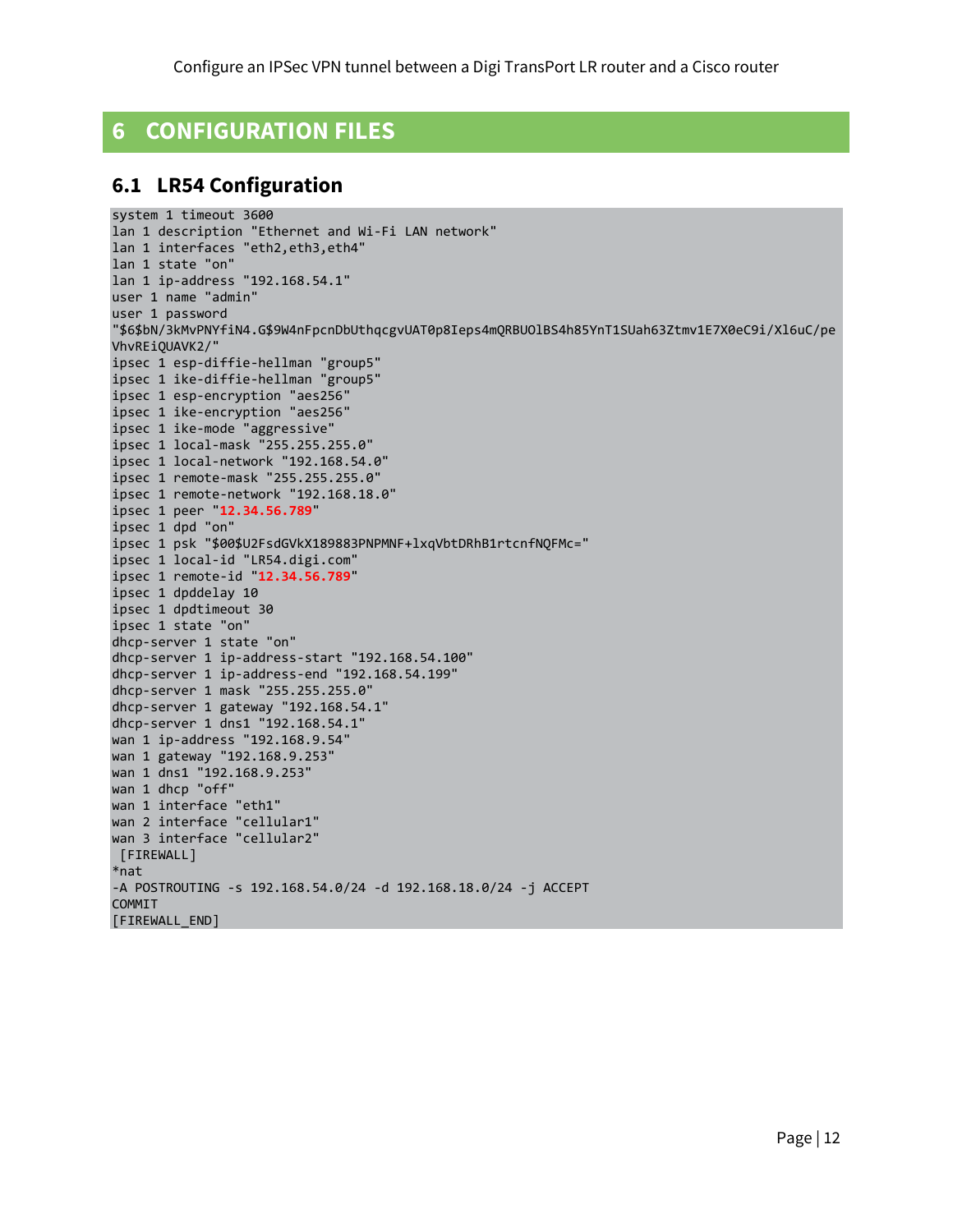# <span id="page-12-0"></span>**6.2 Cisco Configuration**

!

```
Building configuration...
Current configuration : 1566 bytes
!
! Last configuration change at 13:17:00 UTC Thu Oct 6 2016
version 15.1
service timestamps debug datetime msec
service timestamps log datetime msec
no service password-encryption
!
hostname Router
!
boot-start-marker
boot-end-marker
!
!
!
no aaa new-model
!
memory-size iomem 5
dot11 syslog
ip source-route
!
!
!
!
!
ip cef
no ipv6 cef
!
multilink bundle-name authenticated
!
crypto pki token default removal timeout 0
!
!
!
!
license udi pid CISCO1841 sn FCZ102822EM
!
redundancy
!
!
!
!
crypto isakmp policy 1
encr aes 256
authentication pre-share
group 5
crypto isakmp key digidigi hostname LR54.digi.com no-xauth
crypto isakmp keepalive 10 3 periodic
!
!
crypto ipsec transform-set LR54 esp-aes 256 esp-sha-hmac
!
crypto dynamic-map SDM_DYNMAP_1 1
set transform-set LR54
match address LR54-VPN
!
```